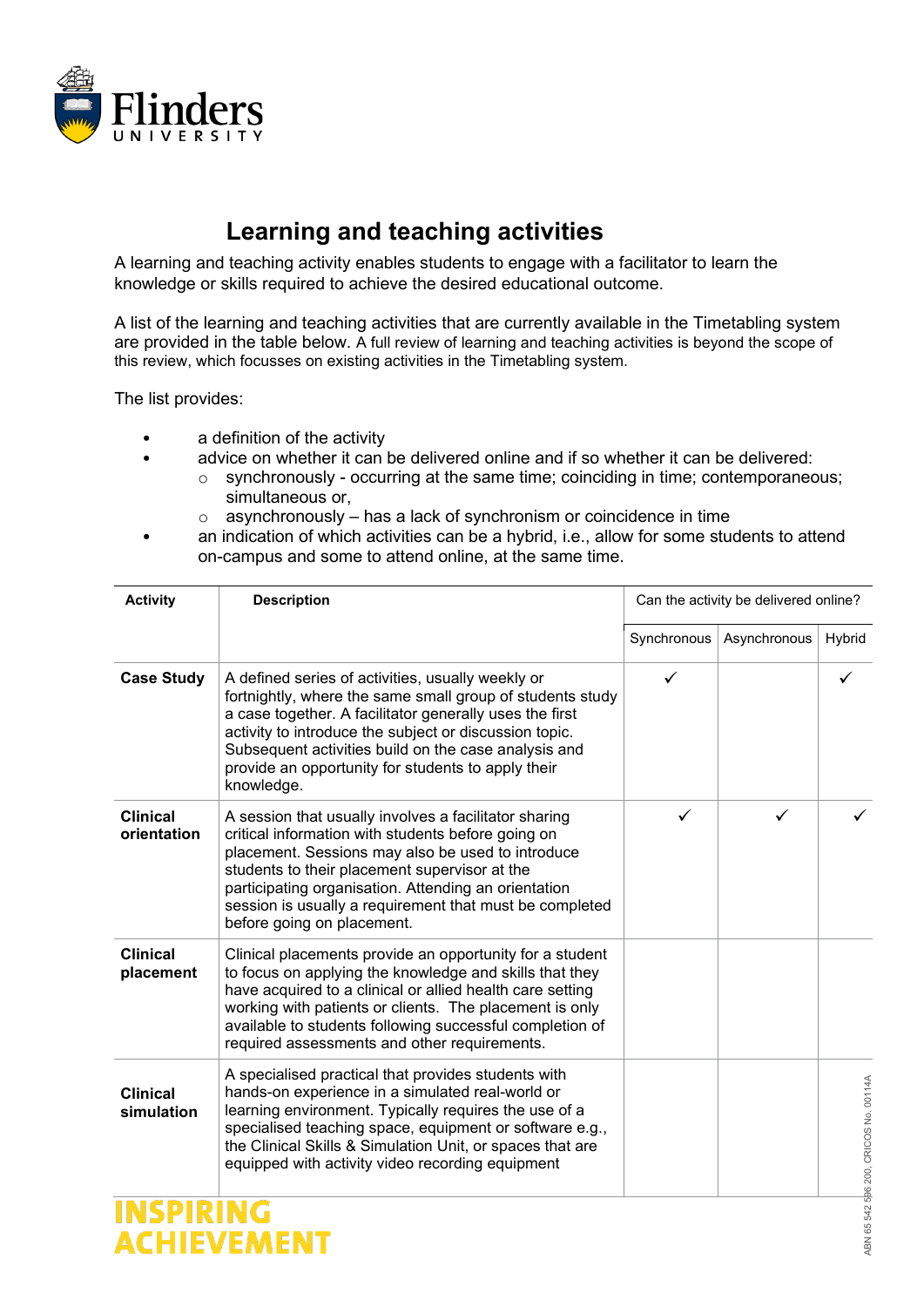

| <b>Activity</b>           | <b>Description</b>                                                                                                                                                                                                                                                                                                                                                                                                                                         | Can the activity be delivered online? |              |                                       |
|---------------------------|------------------------------------------------------------------------------------------------------------------------------------------------------------------------------------------------------------------------------------------------------------------------------------------------------------------------------------------------------------------------------------------------------------------------------------------------------------|---------------------------------------|--------------|---------------------------------------|
|                           |                                                                                                                                                                                                                                                                                                                                                                                                                                                            | Synchronous                           | Asynchronous | Hybrid                                |
| Computer<br>laboratory    | A session involving a brief informal presentation by a<br>facilitator followed by group discussion and skills-based<br>learning that allows students to apply the theory learned<br>to develop practical skills. It always requires the use of<br>specialised computer equipment or software e.g.,<br>equipment or software required for VFX, 3D modelling,<br>or software engineering.                                                                    |                                       |              |                                       |
| <b>Exam</b>               | Students complete set practical tasks/questions in pre-<br>determined, time-restricted, invigilated conditions<br>covering professional, practice or performance-related<br>proficiencies. Some exams may be online where<br>invigilation software is used. Exams are defined and<br>governed by the <b>Assessment Policy</b> and related<br><b>Assessment Practice Procedures.</b>                                                                        | ✓                                     |              |                                       |
| <b>Excursion</b>          | An excursion is a group activity whereby students<br>undertake a facilitated trip for an educational purpose to<br>an off-campus location, usually for a short period. For<br>example, a museum, art gallery, performance space,<br>cultural centre, or conservation area.                                                                                                                                                                                 |                                       |              |                                       |
| <b>Field</b><br>placement | Field placements provide a learning opportunity for<br>students to focus on applying the knowledge and skills<br>they have acquired to a practical setting. Students will<br>typically work directly with clients in an allied health or<br>educational organisation. The placement is only<br>available to students who have successfully completed<br>the required assessments and other requirements                                                    |                                       |              |                                       |
| <b>Field trip</b>         | Field trips are any work, research, study or activity<br>approved by a college/portfolio undertaken by staff and<br>students off-campus at an urban, rural, remote,<br>freshwater or marine location. *<br>Field trips must be approved by a College or Portfolio<br>and undertaken according to the <b>Flinders Workplace</b><br>Health and Safety policies and procedures.                                                                               |                                       |              |                                       |
| <b>Film</b><br>screening  | Film screening is usually facilitated by an expert in a<br>specialised space for educational purposes e.g., the<br>analysis of the scriptwriting, cinematography, directing or<br>visual effects or where the content of the film has specific<br>educational value relevant to the topic being studied.<br>Another activity, such as a workshop, is typically<br>scheduled and sequenced after the film screening for<br>further discussion and analysis. |                                       |              |                                       |
| Independent<br>study      | An activity that provides an opportunity for an individual<br>student, or small group, to undertake work related to<br>their area of research with minimal supervision.                                                                                                                                                                                                                                                                                    |                                       |              | ABN 65 542 596 200, CRICOS No. 00114A |
| <b>INSPIRING</b>          |                                                                                                                                                                                                                                                                                                                                                                                                                                                            |                                       |              |                                       |
| CHIEVEMENT                |                                                                                                                                                                                                                                                                                                                                                                                                                                                            |                                       |              |                                       |

## **INSPIRING<br>ACHIEVEMENT**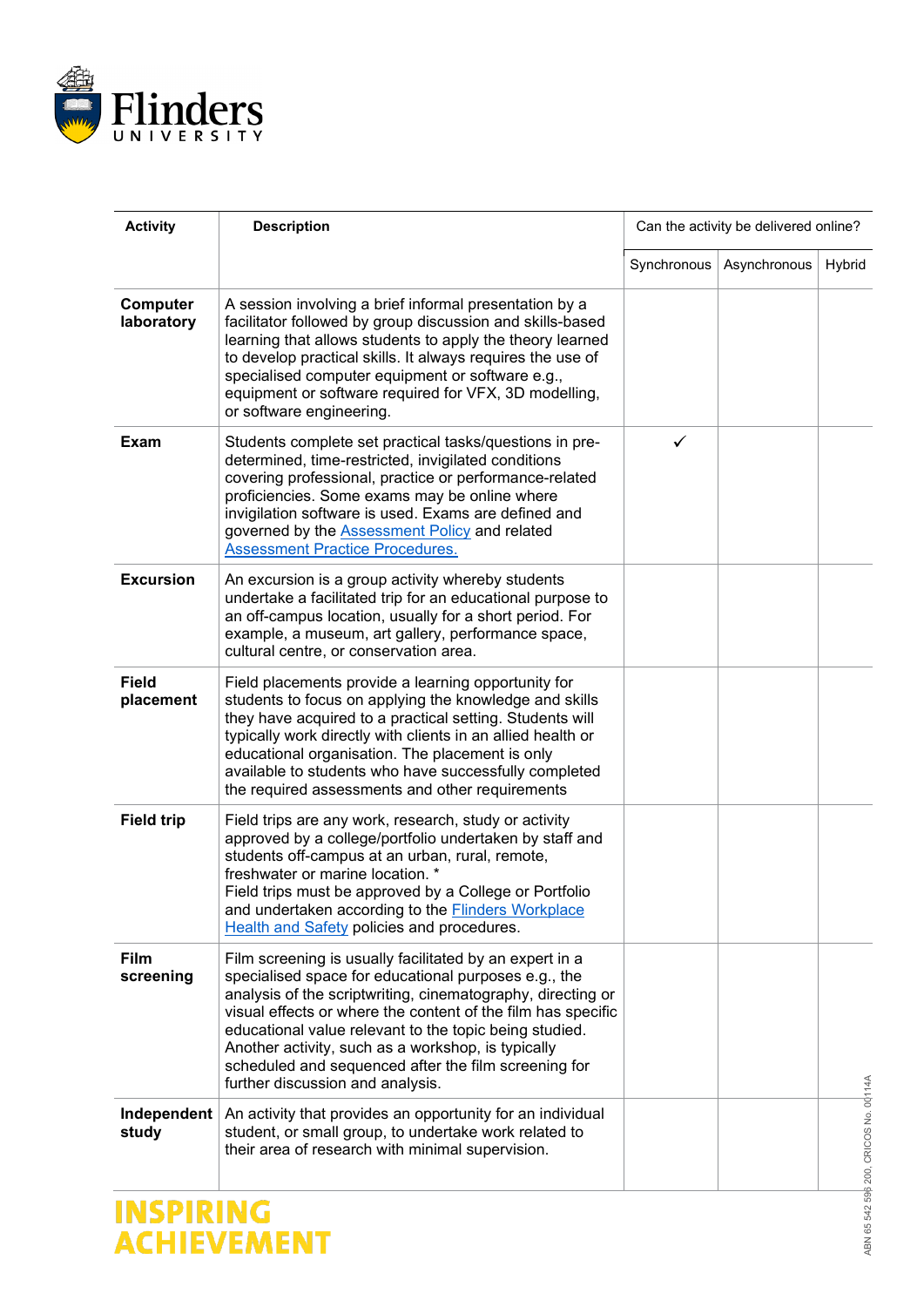

| <b>Activity</b>              | <b>Description</b>                                                                                                                                                                                                                                                                                                                                                                                                                                                                                       | Can the activity be delivered online? |              |                        |
|------------------------------|----------------------------------------------------------------------------------------------------------------------------------------------------------------------------------------------------------------------------------------------------------------------------------------------------------------------------------------------------------------------------------------------------------------------------------------------------------------------------------------------------------|---------------------------------------|--------------|------------------------|
|                              |                                                                                                                                                                                                                                                                                                                                                                                                                                                                                                          | Synchronous                           | Asynchronous | Hybrid                 |
|                              | Independent study is also used as an important means<br>of addressing the core curriculum in some taught topics,<br>(e.g., PBL-based postgraduate topics).                                                                                                                                                                                                                                                                                                                                               |                                       |              |                        |
| <b>Industry</b><br>placement | Industry placements provide a learning opportunity for<br>students to focus on applying the knowledge and skills<br>acquired to a practical setting. Students will typically<br>work directly with staff and clients from a partner<br>organisation in an industry relevant to their course,<br>excluding organisations in the clinical and allied health<br>sectors. The placement is only available to students who<br>have successfully completed the required assessments<br>and other requirements. |                                       |              |                        |
| <b>Intensive</b><br>workshop | A facilitated group discussion or demonstration that<br>usually has a specified outcome or goal. Smaller than a<br>lecture, with more opportunities for participation and<br>engagement, and larger than a tutorial, typically five or<br>more hours in duration.                                                                                                                                                                                                                                        | ✓                                     |              |                        |
| Laboratory                   | A session involving a brief informal presentation by a<br>facilitator followed by group discussion and skills-based<br>learning. It always requires the use of specialised<br>equipment or teaching space.<br>A laboratory allows students to apply the theory learned<br>to develop practical skills, usually working in small<br>groups with discussion.                                                                                                                                               |                                       |              |                        |
| Lecture                      | A formal presentation by a facilitator, typically to a large<br>number of students, that usually has limited opportunity<br>for engagement and group discussion with repeat<br>lectures containing the same content. They are also<br>automatically recorded when scheduled in a teaching<br>space, such as a lecture theatre, that provides this<br>functionality.                                                                                                                                      | $\checkmark$                          | ✓            |                        |
| <b>Negotiated</b><br>program | An activity typically undertaken by an honour or<br>postgraduate student that negotiates a project with a<br>specific outcome with a facilitator and a defined unit<br>value.                                                                                                                                                                                                                                                                                                                            |                                       | ✓            |                        |
| Online<br>exercises          | An educational activity that must be undertaken and<br>completed online, such as online quizzes, discussions<br>threads or workbooks.                                                                                                                                                                                                                                                                                                                                                                    | ✓                                     | ✓            | ✓                      |
| Online<br>lecture            | A formal presentation by a facilitator, typically to a large<br>number of students attending online, that usually has<br>limited opportunity for engagement and group<br>discussion. There is no opportunity for attending the<br>online lecture on campus. Some lectures may be pre-                                                                                                                                                                                                                    | ✓                                     | ✓            | 200, CRICOS No. 00114A |

## **INSPIRING<br>ACHIEVEMENT**

ABN 65 542 596 200, CRICOS No. 00114A ABN 65 542 596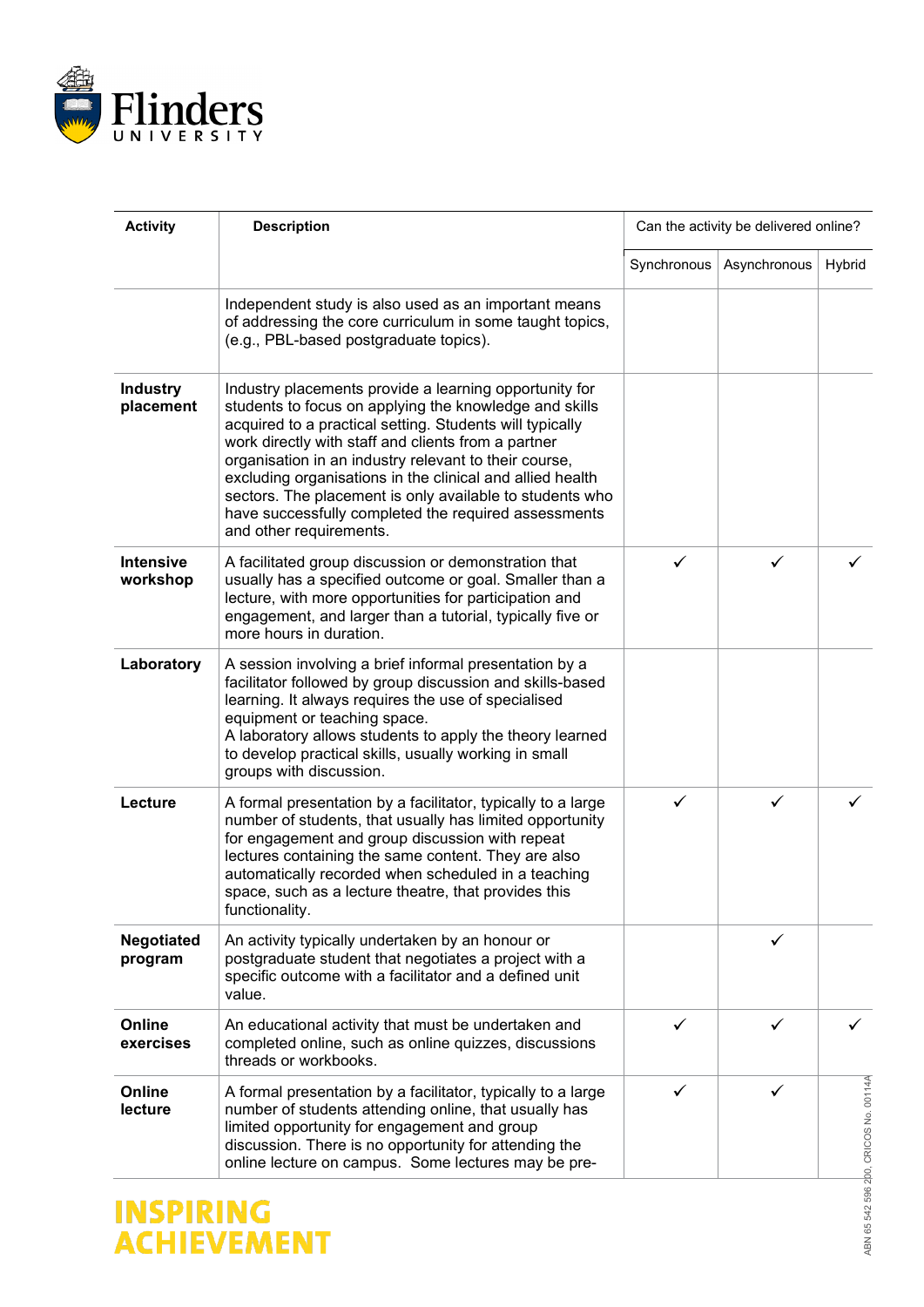

| <b>Activity</b>                | <b>Description</b>                                                                                                                                                                                                                                                                                                                                                                                                                                                                                                                                                                                                                                                                                                                                                                                                                                                                                                                                                                                                                                                                                                                                                                   | Can the activity be delivered online? |              |                                      |
|--------------------------------|--------------------------------------------------------------------------------------------------------------------------------------------------------------------------------------------------------------------------------------------------------------------------------------------------------------------------------------------------------------------------------------------------------------------------------------------------------------------------------------------------------------------------------------------------------------------------------------------------------------------------------------------------------------------------------------------------------------------------------------------------------------------------------------------------------------------------------------------------------------------------------------------------------------------------------------------------------------------------------------------------------------------------------------------------------------------------------------------------------------------------------------------------------------------------------------|---------------------------------------|--------------|--------------------------------------|
|                                |                                                                                                                                                                                                                                                                                                                                                                                                                                                                                                                                                                                                                                                                                                                                                                                                                                                                                                                                                                                                                                                                                                                                                                                      | Synchronous                           | Asynchronous | Hybrid                               |
|                                | recorded and available for students to view<br>asynchronously.                                                                                                                                                                                                                                                                                                                                                                                                                                                                                                                                                                                                                                                                                                                                                                                                                                                                                                                                                                                                                                                                                                                       |                                       |              |                                      |
| Online<br>tutorial             | An online facilitated discussion and exploration of ideas<br>and key concepts. Students are encouraged to have a<br>high level of engagement and participation. There is no<br>opportunity for attending the online tutorial on campus.                                                                                                                                                                                                                                                                                                                                                                                                                                                                                                                                                                                                                                                                                                                                                                                                                                                                                                                                              | ✓                                     |              |                                      |
| Oral viva                      | An assessment activity where students discuss their<br>work in depth with examiners in pre-determined, time-<br>restricted, invigilated conditions as part of the overall<br>examination process.<br>It is defined and governed by the <b>Assessment Policy</b> and<br>related Assessment Practice Procedures.                                                                                                                                                                                                                                                                                                                                                                                                                                                                                                                                                                                                                                                                                                                                                                                                                                                                       |                                       |              |                                      |
| <b>PBL</b>                     | A session, or series of sessions in which students are<br>presented with a usually complex, real-world, workplace-<br>based problem or scenario that they explore as a group<br>to identify learning needs to be addressed in subsequent<br>independent study, and/or the development of possible<br>solutions to the problem. In addressing the identified<br>learning needs and developing possible solutions,<br>students may acquire new knowledge and/or build on<br>their knowledge by applying the concepts and principles<br>previously learnt. Variations of PBL include:<br>Team Based Learning (TBL), usually held in a<br>larger space with multiple groups (teams)<br>working through the problem. Where PBL has a<br>dedicated facilitator for each group, TBL is<br>facilitated by a much smaller teaching cohort,<br>sometimes just one person, covering multiple (or<br>all) groups.<br>Case Based Learning (CBL) where students<br>present a case from their placement experience,<br>that illustrates a particular diagnostic dilemma or<br>process. Discussion develops from the small<br>group questions and exploration of shared and<br>individual knowledge. | ✓                                     |              |                                      |
| <b>Practical</b>               | A practical session involving a brief informal presentation<br>by a facilitator followed by group discussion and skills-<br>based learning, typically but not always requiring the use<br>of specialised equipment or teaching space. A practical<br>allows students to apply the theory learned to develop<br>practical skills, usually working in small groups with<br>discussion.                                                                                                                                                                                                                                                                                                                                                                                                                                                                                                                                                                                                                                                                                                                                                                                                 | ✓                                     |              |                                      |
| <b>Project</b><br>work         | A discrete project of substantial size with a defined<br>outcome, or deliverable, negotiated between a student,<br>or small group of students working as a team, and a<br>facilitator.                                                                                                                                                                                                                                                                                                                                                                                                                                                                                                                                                                                                                                                                                                                                                                                                                                                                                                                                                                                               |                                       |              | ABN 65 542 59 200, CRICOS No. 00114A |
| INSPIRING<br><b>CHIEVEMENT</b> |                                                                                                                                                                                                                                                                                                                                                                                                                                                                                                                                                                                                                                                                                                                                                                                                                                                                                                                                                                                                                                                                                                                                                                                      |                                       |              |                                      |